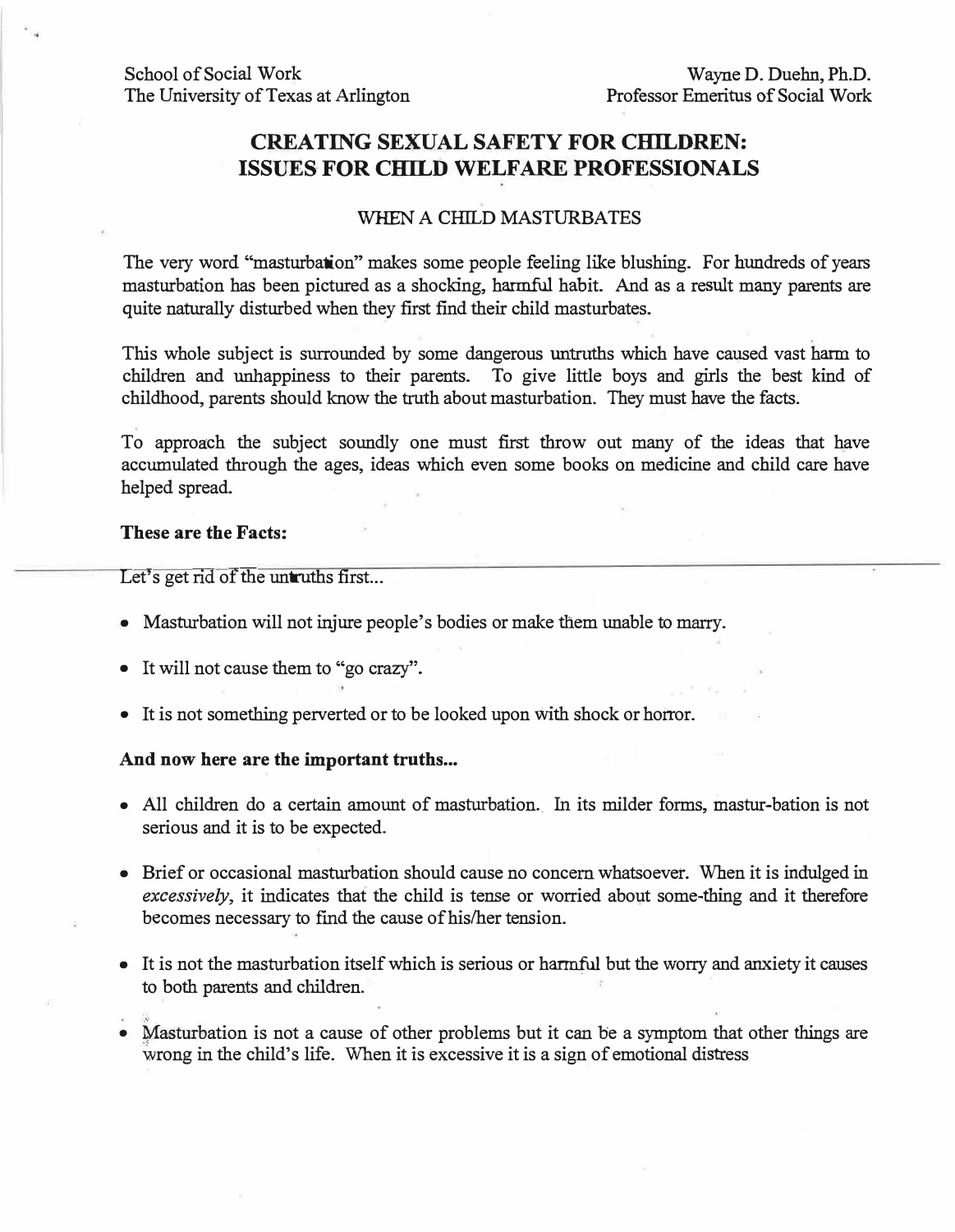#### It is Natural for Children to Handle Their Genitals

A child may, with no intent to stimulate the genitals pluck at his clothing if it is too tight, or touch the genitals when he wants to go to the toilet, but this is not considered masturbation. Masturbation is the touching or handling of the genitals purposely for the sensation it creates.

Children are natural explorers. They learn about the new world by feeling and touch-ing new things. Sex is no exception. Children have a healthy curiosity and are interested in exploring all parts of their body (and other peoples' too). They stick their finger into their navels, noses, and mouths, and experiment with their toes and fingers. When by chance they touch their genitals and find that this produces a sensation, they are likely to repeat it. To them this is a class with other sensations derived from the senses of touch--sucking the thumb, twisting a lock of hair, caressing a soft piece of silk or a woolly toy animal.

#### **When Parents Are Upset...**

To adults it is sometimes a surprise to realize that children do have sexual feelings and that by touching themselves they derive a mild form of sexual pleasure. Parents fear that a child who shows sexual feelings early in life may grow up to be too strongly sexed or in some way abnormal. Actually a moderate amount of handling the sex organs is normal and will be found in all children. The feeling in the genitals is one of the many kinds of sensations which the body gives, a sensation which the child naturally wishes to explore and to enjoy occasionally. Moderate amounts of masturbation, therefore, can and should be ignored.

Perhaps you are one of the many adults who have believed, all your life-every since you were a child- that masturbation is unhealthy, shameful, bad, etc. If so, you are bound to feel troubled when you discover that your child masturbates. Your natural reaction is to try to put a stop to it immediately by the most direct means. But keep in mind this well established fact; some handling of the sex organs is completely normal and to be expected. All children do it.

So, in order to help your child, the very first thing to do is to stop worrying about masturbation.

#### ...The Child's Problem Increases

When you have overcome your own anxiety concerning this part of children's behavior, you will be better able to avoid the mistakes so often made by adults. That mistake is to indicate to the child that you think he/she is doing something bad when he/she is only doing something natural.

To the child, to do something bad is the same as if he/she himself/herself were bad. When children feel they are bad persons, they feel guilty. This, in turn, makes them begin to fear that their parents do not love them because of their "badness". Then they start worrying because to them the love of their parents is the most important, the most necessary thing in their whole world. They can not exist without it. Their happiness and their very life depend on their parents taking care of them and their parents will take care of them only if they love them. The fear of losing this love is the root of anxiety.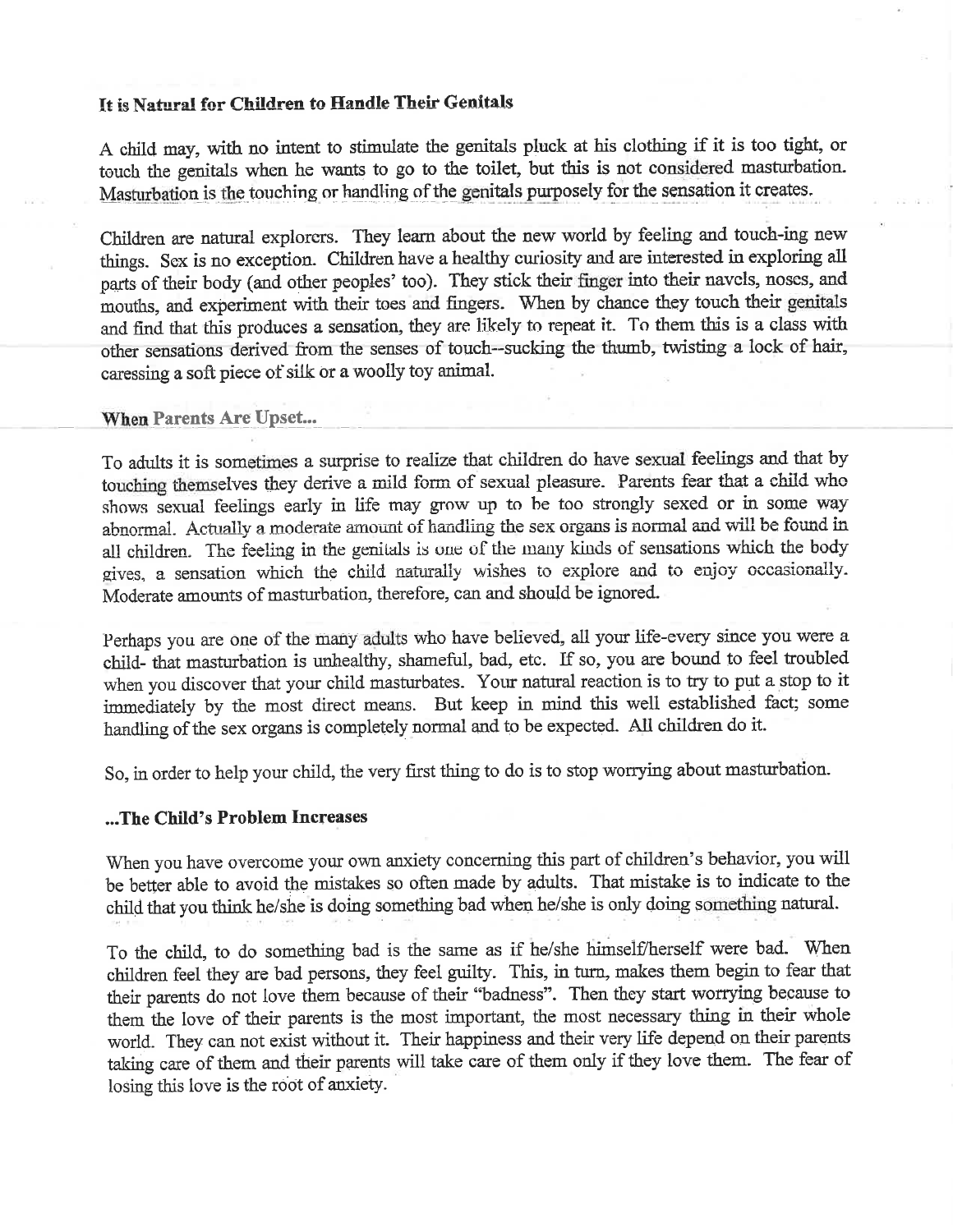These emotions--guilt, fear, and anxiety--spell trouble. They are the basis for the child's worries. They are the underlying cause of many behavior problems of child-hood and may lead to unwholesome, unhappy attitudes in adult life. They may be the causes, too, of other problems such as nightmares, temper tantrums, aggressive behavior and habits such as bedwetting and thumbsucking at a later age. They are also at least partly responsible for the ingoing, introverted personality for which masturbation is sometimes mistakenly blamed.

Therefore, if a child's parents punish him/her for masturbating, they may increase his/her problems. Disapproval, scolding, or punishment intensify the child's guilty and fearful feelings. It may happen that the more he/she is forced to think about masturbation, the harder it is for him/her to refrain. A vicious circle is set up. The more he/she masturbates the more he/she worries; and then the worry causes still more masturbation. Threats may possibly make him/her stop (they probably won't) but even if they appear to be "successful", they are likely to stir up other anxieties.

#### These are Good Ways to Approach the Problem

- Give the child every assurance that he/she is both safe from harm and a good child.
- Avoid words, attitudes or actions that might make the child afraid or ashamed.
- Give praise and affection at special times, such as when he/she is going to bed, or has been disappointed or has had trouble with other children.
- See that he/she gets plenty of opportunity for happy relations with his/her playmates as well as activities which capture his/her wholehearted interest. If he/she show any interests let him/her pursue them.
- Answer his/her questions, both the ones asked and those which are obviously troubling but remain unexpressed.
- However young a child may be, give him/her an explanation when he/she shows interest or puzzlement over the sex differences. Tell the child in a causal, matter-of-fact tone; boys and men have penises and girls have vaginas and clitorises.
- Answer his/her questions about babies in a way he/she can understand. If his/her natural curiosity is satisfied at each stage of development, he/she will be more likely to have a normal, health attitude toward sex and to avoid some of the fears and confusion so often associated with the subject.

#### **Punishment is Unwise**

Punishing a child, either by means of words or force, or even mild reprimands on the subject, is unwise. The chief danger of punishment is that it makes the child feel guilty--that he/she is bad. naughty.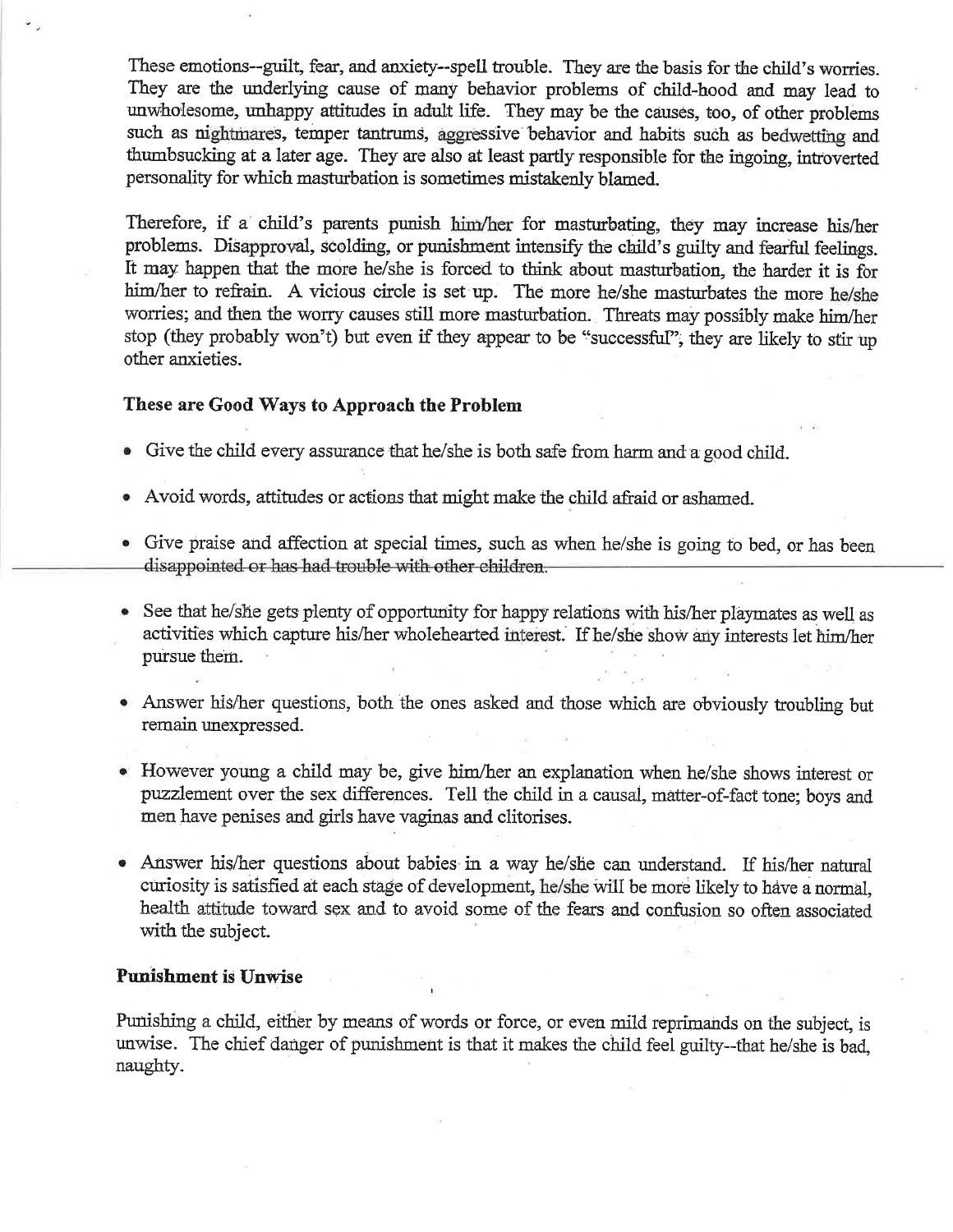Another reason for avoiding punishment is that it may play upon and confirm the fear which he/she may already have to some degree, that is, fear of injury to his/her genitals. Many children do worry for fear their genitals are impaired in some way or that something is lacking. When children first become aware of the differences in the sexes, they are likely to experience some anxious moments.

A little girl, for instance, frequently asks why she doesn't have a penis like her little brother and in playing games may show her wish to have one. Girls often assume they have been injured or that there is something wrong, missing, or unfinished about themselves. Boys often have similar thoughts when they see little girls and conse-quently may fear that the same thing will happen to them. Because children, with their primitive logic, often associate these fears with masturbation, punishment for masturbation may only increase the fears. What they need is the exact opposite: Masturbation is less likely to cause anxiety if children get the right kind of reassurance. reassurance than if they are punished.

#### **Threats are Punishment Too**

People often think that "to punish" a child means to do something to him/her physically and that merely "threatening" him/her with punishment is not punishment itself. Actually it is more accurate to regard as punishment anything which frightens the child or makes thing unpleasant for him/her.

#### **Some Suggestions for Parents and Teachers**

Do not use any harsh or severe methods to make a child stop masturbating. Never tell the child that he will injure himself/herself, get sick, become infected, or not grow. And never slap his/her hands or use any kind of punishment or restraint. Don't offer rewards in order to make him/her give it up.

Ordinarily it is better not to call the child's attention to his/her masturbation or to discuss it, especially if he/she is very young (only three or four). At that age, your comments may just cause the child to give it a special meaning that he/she wouldn't have though up himself/herself. However, he/she is pretty likely to hear about it from other adults sooner or later, and possibly in such a way as to upset him/her. Therefore, if he/she is old enough, say five or so, it may be advisable to say, "Some people think that does not look good in public. It is better not do to it when you are around others." If he/she has been scolded elsewhere, or if he/she seems to be trying to get over the habit, discuss it with him/her, reassure him/her, tell him/her that it is not important but that some people object.

If you are a teacher, and a child is masturbating so much in nursery school or kinder-garten that the other parents or teachers seem disturbed or embarrassed, one of your chief tools will have to be distraction. Have activities he/she enjoys most, help him/her to be friends with the other children. Do not let the criticism of others push you into drastic action which you think is unwise.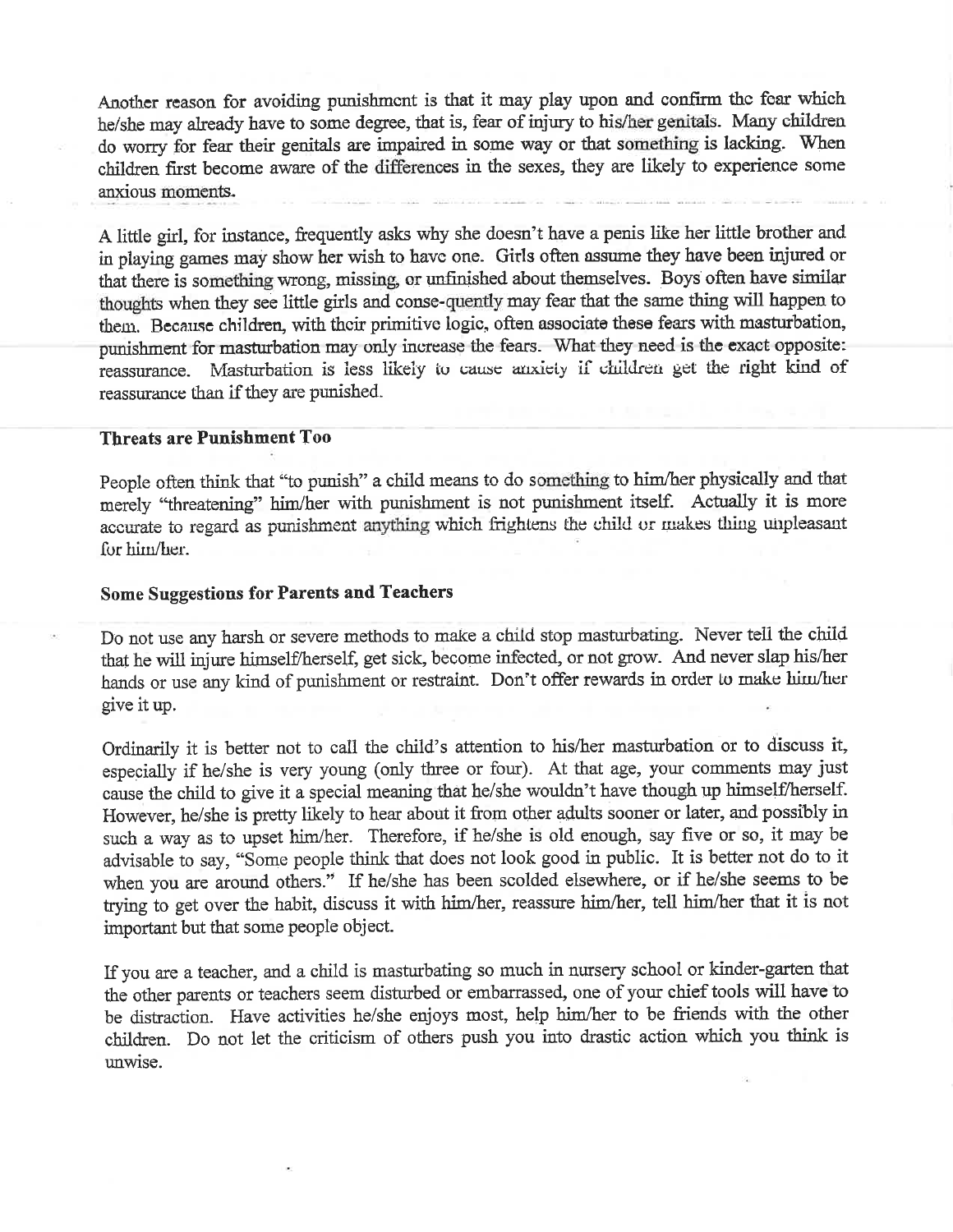#### What to Do to Help Yourself

- Remember that a certain amount of masturbation is only a part of normal growing up.
- If you are worried, learn about why you need not be. This will not be easy if you yourself were taught that masturbation would cause all sorts of dreadful things. But it becomes easier as you gradually grasp the facts.
- Try to understand that some masturbation is to be expected in all young children and indeed in older children too. There is little reason for distress.

#### What to Do to Help the Child

Look at the child's daily life as one complete picture. Analyze its parts and see if they add up to one satisfying whole.

#### **Here are Some Questions to Ask Yourself**

- Is he/she encouraged to be physically active? Does he/she have plenty of space to run and climb, a chance for outdoor play?
- Does he/she have companions of his/her own age: Is he/she included in the group when he/she plays with other children? Is he/she liked by other children?
- Does he/she have appropriate things to play with? Not expensive toys--but things to push, pull, and tug, things to put in and take out and drag around, paints, clay, crayons--things which he/she can handle in his/her own way? Is he/she allowed to take a few favorite toys to bed with him/her so that before he/she goes to sleep and after he/she wakes up, he/she has things to keep him/her busy?
- Does he/she have reason to feel loved and accepted in his/her own home-with not too much expected of him/her, not constantly scolded or punished? Does he/she have assurance that he/she is growing in ability and independence?
- When the answers to most of these questions can be "yes" masturbation is not likely to be a problem.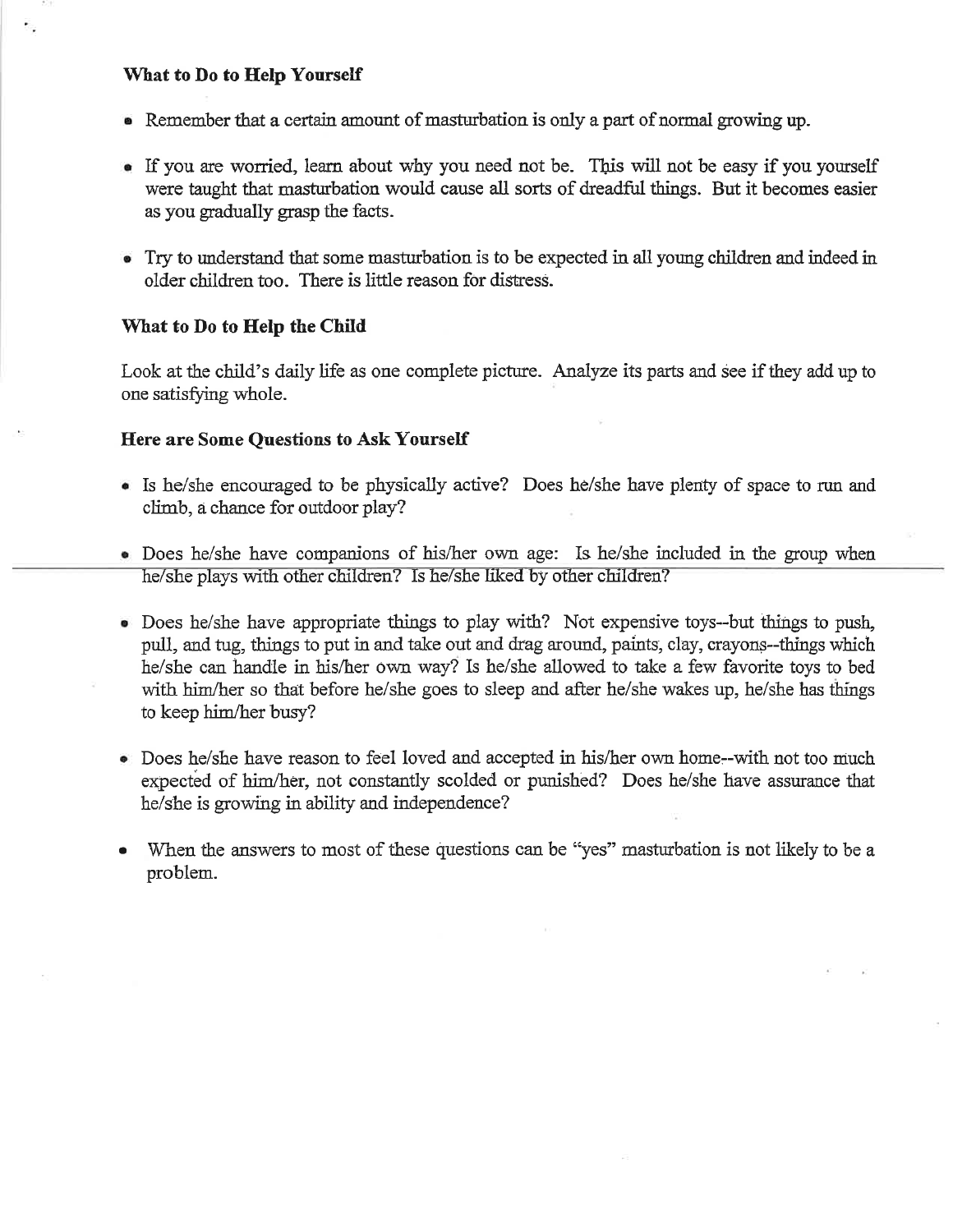# **Recommended Reading**

| Author:                                | Title:                                                                                        |
|----------------------------------------|-----------------------------------------------------------------------------------------------|
| Markham, Laura                         | Peaceful Parent, Happy Kids: How to Stop Yelling and Start Connecting                         |
| Bryson, Tina Payne &<br>Siegel, Daniel | No-Drama Discipline                                                                           |
| Siegel, Daniel J. &<br>Bryson, Tina P. | The Whole-Brain Child: 12 Revolutionary Strategies to Nurture Your<br>Child's Developing Mind |
| Forbes, Heather<br>$&$ Post, B.        | Beyond Consequences, Logic and Control                                                        |
| Krementz, Jill                         | How it Feels to be Adopted                                                                    |
| Pelzer, Dave                           | A Child Called It<br>The Lost Boy<br>A Man Named Dave                                         |
| Perry, Bruce D.                        | The Boy Who Was Raised as a Dog                                                               |
| Purvis, Karen                          | The Connected Child                                                                           |
| Siegel, Daniel                         | Parenting From the Inside Out                                                                 |
| Siegel, Daniel                         | Brainstorm: The Power and Purpose of the Teenage Brain                                        |
| Chapman, Gary<br>& Ross Campbell       | The 5 Love Languages of Children                                                              |
| Van der Kolk, Bessel                   | The Body Keeps the Score: Brain, Mind, and Body in the Healing of<br>Trauma                   |
| Kohn, Alfie                            | <b>Unconditional Parenting</b>                                                                |
| Rhodes-Courter, Ashley                 | Three Little Words: A Memoir<br>Three More Words                                              |
| Badeau, Susan                          | Are We There Yet?                                                                             |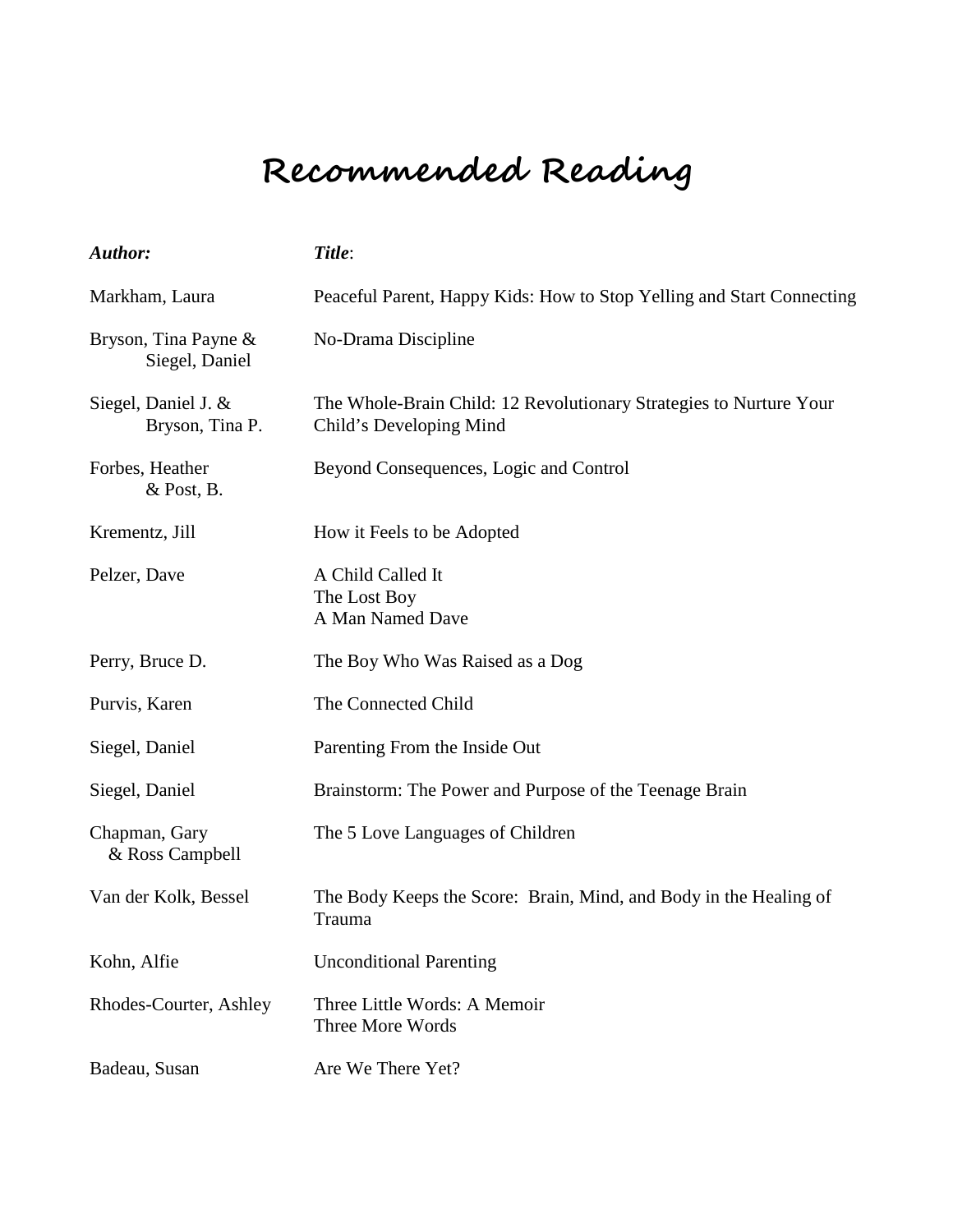## **Recommended Online Videos**

*Remembering Trauma, Official Film (2017) – CCTASI at Northwest University uploaded on YouTube or find at [www.rememberingtrauma.org](http://www.rememberingtrauma.org/) – Film about Complex Trauma and Misdiagnosis in Youth*

*ReMoved Videos – Parts 1 (ReMoved), 2 (Remember My Story) and 3 (Love is Never Wasted)* 

*How Childhood Trauma Affects Health across a Lifetime – Nadine Burke Harris Ted Talk*

*The Power of ONE Caring Adult – Josh Shipp*

*Various Videos from the Karyn Purvis Institute of Child Development: Children from Hard Places and the Brain: Chapter 1 TBRI®: Trust-Based Relational Intervention® TBRI® Animate: Attachment TBRI® An Overview: Putting the Pieces Together TBRI® A Sensory World Preview*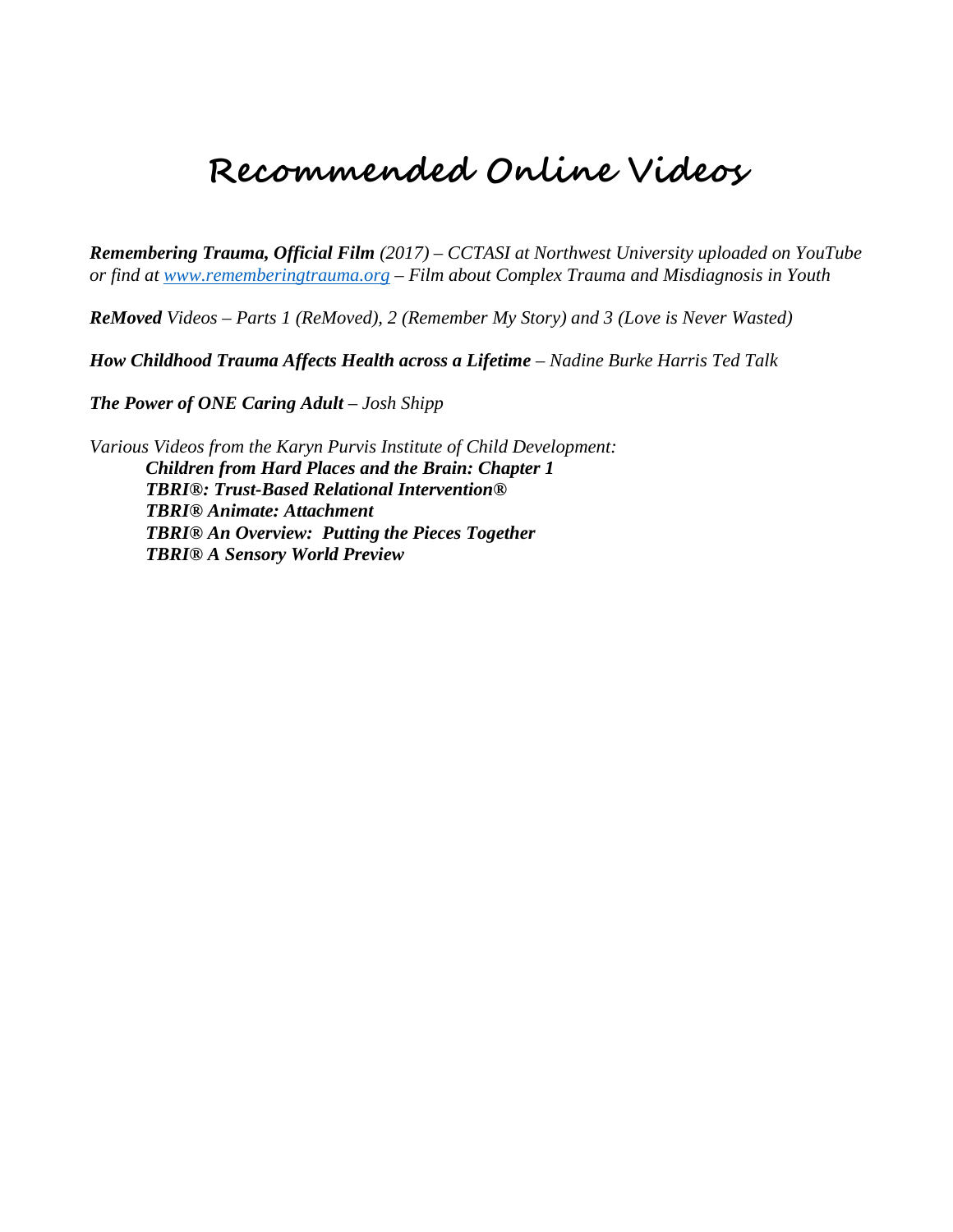#### **Adoption Websites**

Heartland for Children Adoption Site: [http://heartgalleryofheartland.org](http://heartgalleryofheartland.org/)

National Adoption Site: <http://www.adoptuskids.org/>

Adoptions in Florida (DCF): <http://www.dcf.state.fl.us/adoption/search/indexnew.asp>

Florida's Adoption Information Site (Links to many Heart Galleries, resources, etc.): [http://www.adoptflorida.org](http://www.adoptflorida.org/)

The Heart Gallery of Tampa Bay: <http://www.heartgallerytb.org/>

The Heart Gallery of Pinellas and Pasco: <http://www.heartgallerykids.org/>

The Heart Gallery of Brevard: http://www.heartgallerybrevard.org/aboutadoption.php

The Heart Gallery of Sarasota: http://www.heartgallerysarasota.org/

Resource Sites:

Heartland for Children: http://www.heartlandforchildren.org/

[www.rachelsadoptions.com](http://www.rachelsadoptions.com/) – The website for adoption attorney, Rachel Medlin

[http://www.healingresources.info/emotional\\_trauma\\_online\\_video.htm](http://www.healingresources.info/emotional_trauma_online_video.htm) Santa Barbara Institute From Neurons to Neighborhoods: Trauma, Brain & Relationship – Helping Children Heal

Florida's Adoption Reunion Registry: <http://www.adoptflorida.com/Reunion-Registry.htm>

North American Council on Adoptable Children: http://www.nacac.org/about/about.html

Florida's Center for Child Welfare: <http://centerforchildwelfare.fmhi.usf.edu/kb/resource/adoptparent.aspx>

Other good sites:

U.S. Dept. of Education: <http://www2.ed.gov/parents/academic/help/hyc.html>

Casey Foundation State Data: <http://datacenter.kidscount.org/data/bystate/Default.aspx>

National Alliance on Mental Illness: <http://www.nami.org/>

Juli Alvarado, Coaching for Life, Emotional Regulatory Healing: <http://www.coaching-forlife.com/>

Marlynn Pharnes, M.A., LMHC, Adoption Competent Trainer, Adoptive Family Support Groups [www.marlynnpharnes.com](http://www.marlynnpharnes.com/)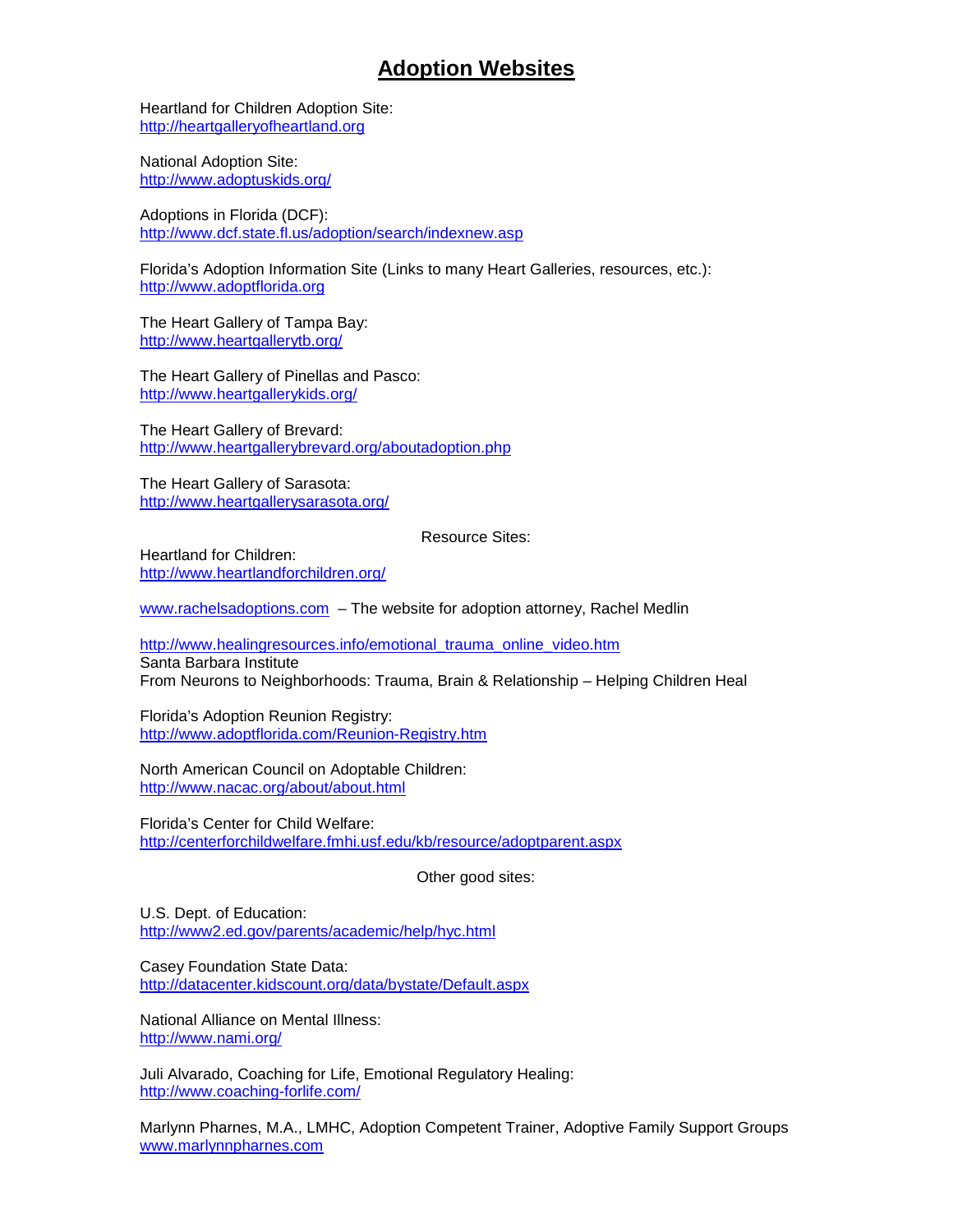#### **Stories with Adoption Themes**

Early Childhood - ages 2-5

- Little Miss Spider David Kirk  $\bullet$
- A Koala for Katic Jonathan London
- Adoption Stories for Young Children Randall Hicks
- A is for Adopted Eileen Tucker Cosby ۰
- The Day We Met You Keiko Kasza
- Why am I Different? Norma Simon ۰
- We are Different, We are the Same Bobbi Jane Kates ۰
- Horace Holly Keller
- Adoption is for Always Linda Walvoord Girard

#### Childhood  $-$  ages 5-10

- Mommy, Did I Grow in Your Tummy? Elaine Gordon
- Who Am I? and Other Questions of Adopted Kids Charlene Giannetti
- "Why Didn't She Keep Me?" Barbara Burlingham-Brown  $\bullet$
- Emma's Yucky Brother Jean Little ۰
- Two Birthdays for Beth Gay Lynn Cronin  $\bullet$
- Twice Upon a Time: Born and Adopted Eleanora Patterson
- One Wonderful You Francie Portnoy  $\bullet$
- Look Who's Adopted! Michael Taheri and James Orr
- Mr. Rodgers Let's Talk About It: Adoption Fred Rodgers  $\bullet$
- e How Was J Adopted? - Joanna Cole
- Brown Like Me Noelle Lamperi  $\bullet$
- The Mulberry Bird Anne Brodzinsky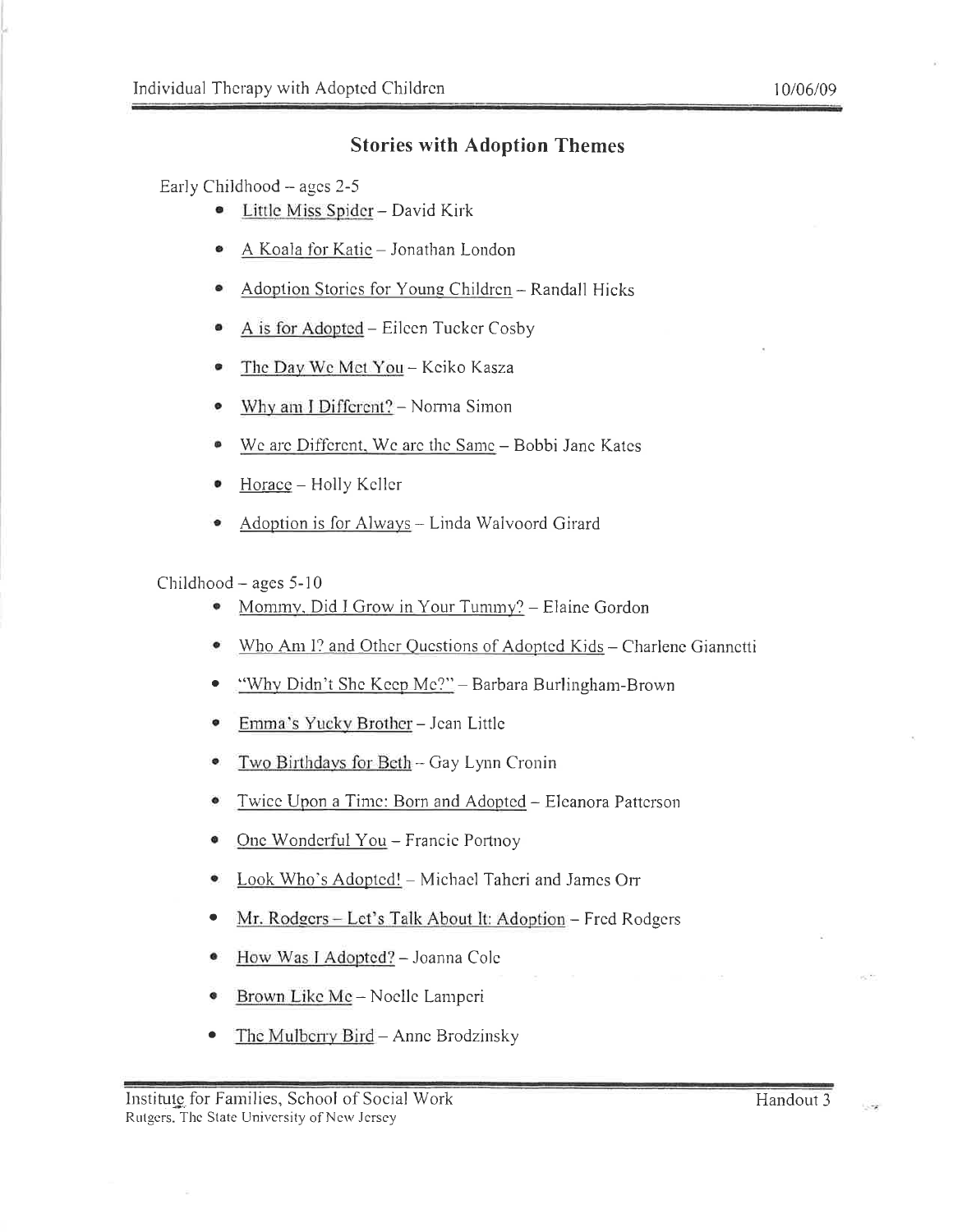Older Child and Teenager - ages  $10+$ 

- Filling in the Blanks: A Guided Look at Growing Up Adopted Susan Gable  $\bullet$
- How it Feels to be Adopted Jill Krementz  $\bullet$
- The Face in the Mirror: Teenagers and Adoption Marion Cook  $\bullet$
- Twenty Things Adopted Kids Wish Their Adopted Parents Knew Sherrie  $\bullet$ Eldridge
- Growing Up Adopted: A Portrait of Adolescents and Their Families Peter  $\bullet$ Benson
- Lucy's Family Karen Schreck  $\bullet$
- Adoptees Come of Age: Living Within Two Families Ronald Nydam

V.S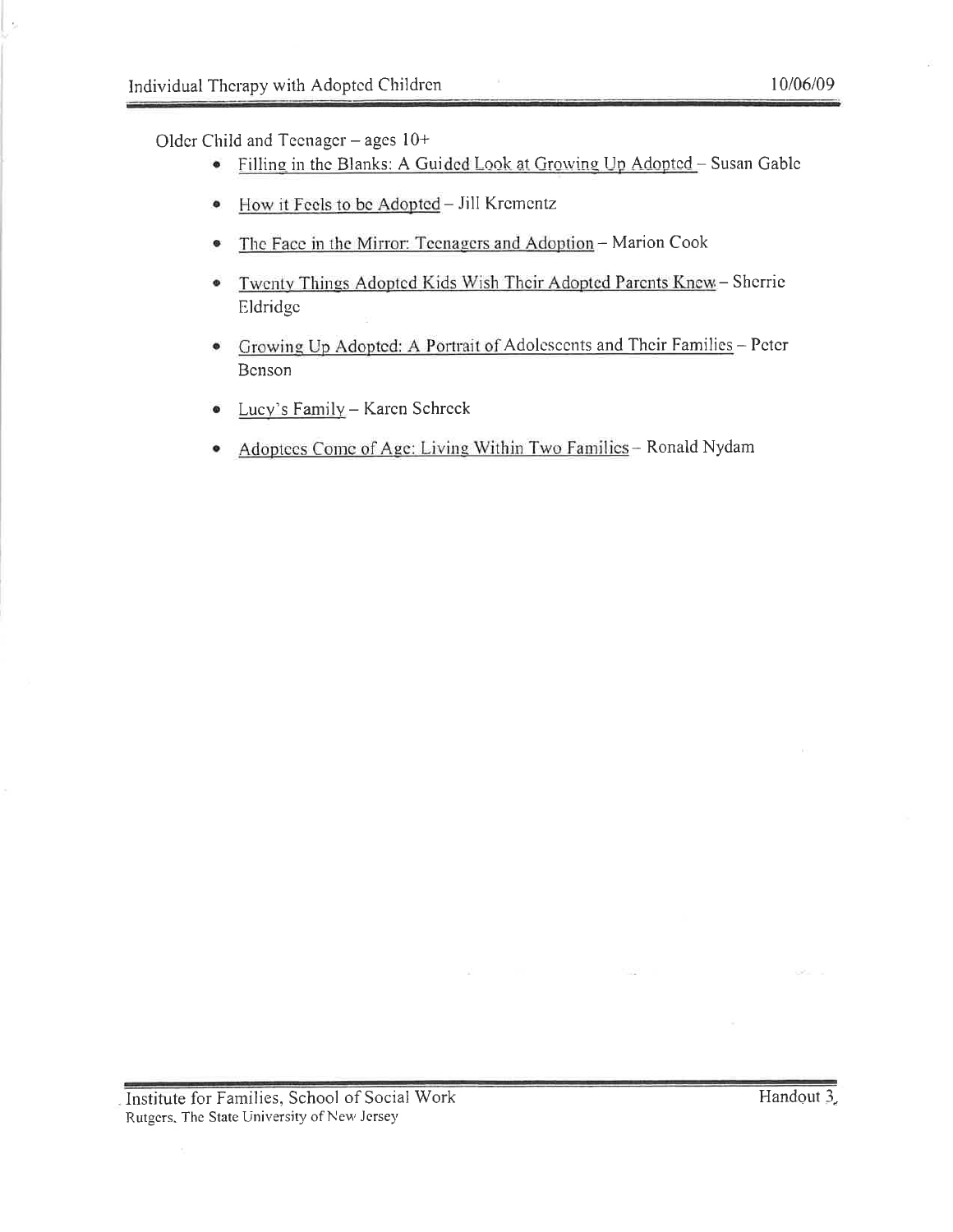### **Relationship Building, Family Friendly Ideas**

*This list is helpful for any family – but especially this may be a helpful list when looking for things to do during match visits. TIP: Try to keep it simple (avoid theme park or big trip visits), incorporate something your family already does or that you enjoy doing, incorporate the child's interests, and keep focus on relationship building!* 

- 1. Library: Read a book together and then lunch
- 2. Hang out at Books-A-Million (or another book store) and eat at Yogurt Mountain
- 3. Ice Cream Pure Magic, other local ice cream shop
- 4. Museum Visit (Polk Museum of Art, MOSI, Explorations IV)
- 5. Paynes Creek Historic State Park, Highlands Hammock State Park, or other State Park
- 6. Visit wildlife rehab center
- 7. Barnett Park
	- a. Play in fountains
- 8. Zoo/Aquarium
- 9. Orlando Science Center
- 10. Dinosaur World
- 11. Attend a performance/event of some sort that interests the child
	- a. Ballgame
	- b. Baseball game: Flying Tigers, Lakeland Tigers, Rays
	- c. Soccer
	- d. Theater play
	- e. Musical performance
	- f. T-Ball
- 12. Band Concert (Lakeland Concert Band, Marching Band competition, etc.)
- 13. Go shopping/window shopping for things the child likes
- 14. Walk around Mall and then go see a movie
- 15. Bowling (day or Cosmic Bowl 6-10 p.m.)
- 16. Miniature Golf
- 17. Arcade
- 18. Bike Riding
- 19. Hiking;
	- a. Nature Trails Take Pictures!
	- b. Map a Course and walk, jog, or bike hike
	- c. Collect Leaves
- 20. Fishing
- 21. Boating (be sure the child is wearing a life jacket!)
	- a. Canoe/Nature trip
	- b. Peddle Boats
- 22. Camping: Hardee Lakes
- 23. Campfire: lunch, dinner
	- a. Roast Marshmallows
- 24. Skating
	- a. Skate Park
	- b. Skate Boarding
	- c. Ice Skating at Lakeland Center
	- d. Roller-skating/rollerblading at Skate World
- 25. Have a Kite Making & Kite Flying day
- 26. Pony Rides
- 27. Pet, groom, feed and ride horses
- 28. Take dogs for a walk Dog Park
- 29. Malibu Grand Prix (Tampa)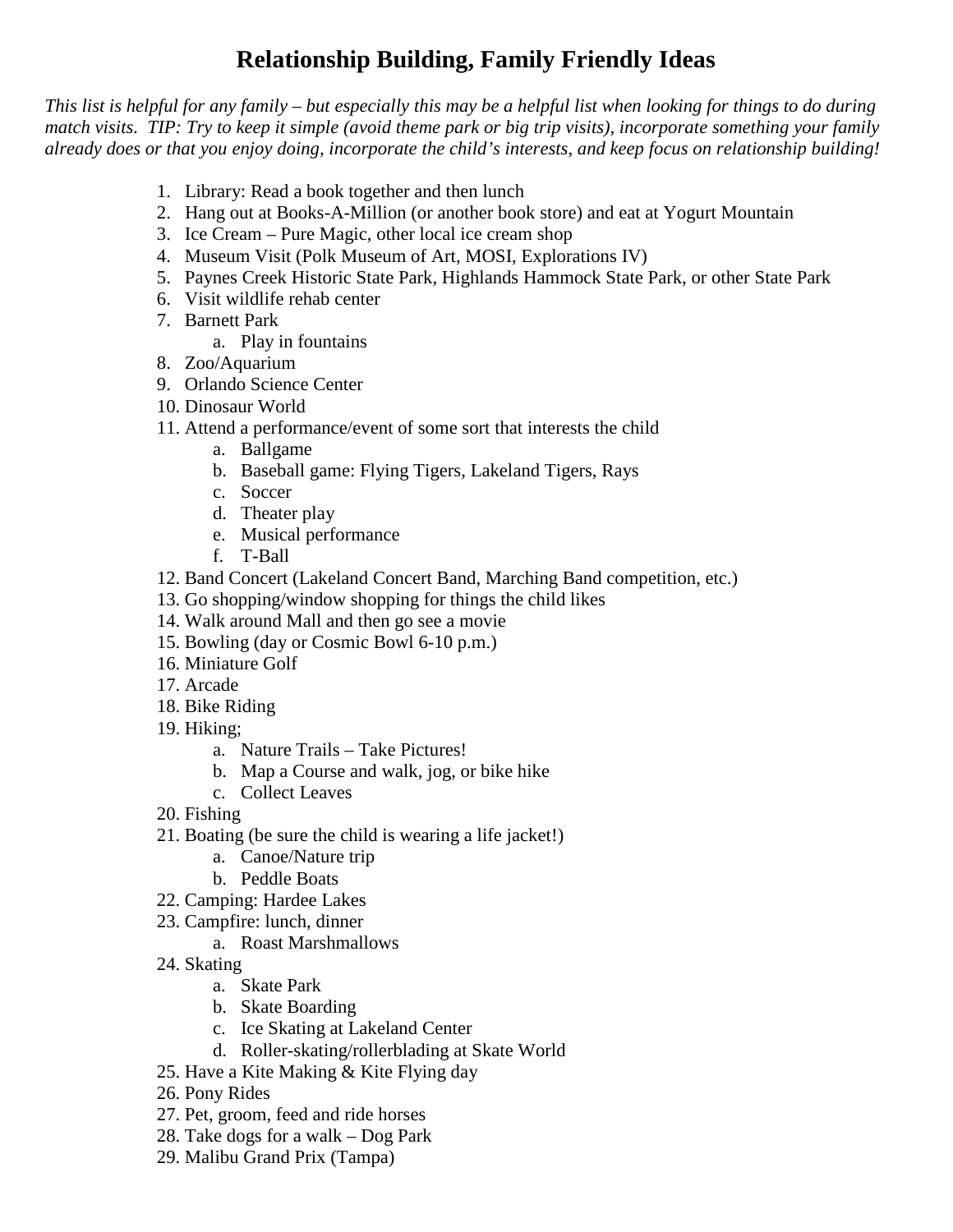- 30. Family Fun Center (Lakeland)
- 31. Off the Wall Adventures: Rock climbing, paintball, batting cages
- 32. Spend time at the Pool
	- a. Water games water guns/sprayers
- 33. Beach Day
	- a. Build a Sandcastle
	- b. Snorkel
	- c. Look for seashells
	- d. Play catch
	- e. Swim
	- f. Fish
	- g. Cook out on the beach
	- h. Walk on the beach
- 34. Swim in the Springs
- 35. Water Tubing at Rainbow River
- 36. Play in Sprinklers at Home
- 37. Slip-n-Slide
- 38. Play Hopscotch
- 39. Jump Rope
- 40. Play Hide and Seek, Tag
- 41. Blow Bubbles
- 42. Plant a Garden/Plants together
	- a. Help everyone plant their own vegetables, fruit, or flowers
	- b. Yard work together gardening
- 43. Pick fruit such as blueberries or peaches
- 44. Explore downtown Lakeland's historic district
	- a. get lunch/dinner/ice cream
	- b. walk around downtown and Lake Mirror, Lake Morton, or Lake Hollingsworth
	- c. visit art work statues on Lime Street
	- d. feed the swans, geese, ducks at Lake Morton
- 45. Grocery shop together to pick out an item for a favorite dish/meal: each person picks their favorite item as a part of the meal and helps prepare it if desired
- 46. Bake cookies, candy, goodies together
	- a. Cupcakes/cake: Decorate together with lots of icing colors and sprinkles
- 47. Drive in Movies for a dinner & show
- 48. Movie Night with Popcorn
- 49. Favorite movie marathon & pizza day
- 50. Chuck E Cheese
- 51. Manicure/Pedicure
- 52. Spend time with other kids in the family, aunts, uncles, cousins, etc.
	- a. Visit/let them meet relatives
- 53. Play child-appropriate music and dance with them
- 54. Play in back yard
	- a. Outdoor games
	- b. Baseball and/or Football games in yard
	- c. Backyard camping
- 55. Worship Service Church
- 56. Parks
	- a. Day trip to park w/dogs and packed lunch
	- b. Playground and Picnic at the Park (Swings, Jungle Gym)
	- c. Go to Southwest Complex in Lakeland (softball fields and playground): play catch, bat, and use playground
	- d. Nearby park/sports complex to play sports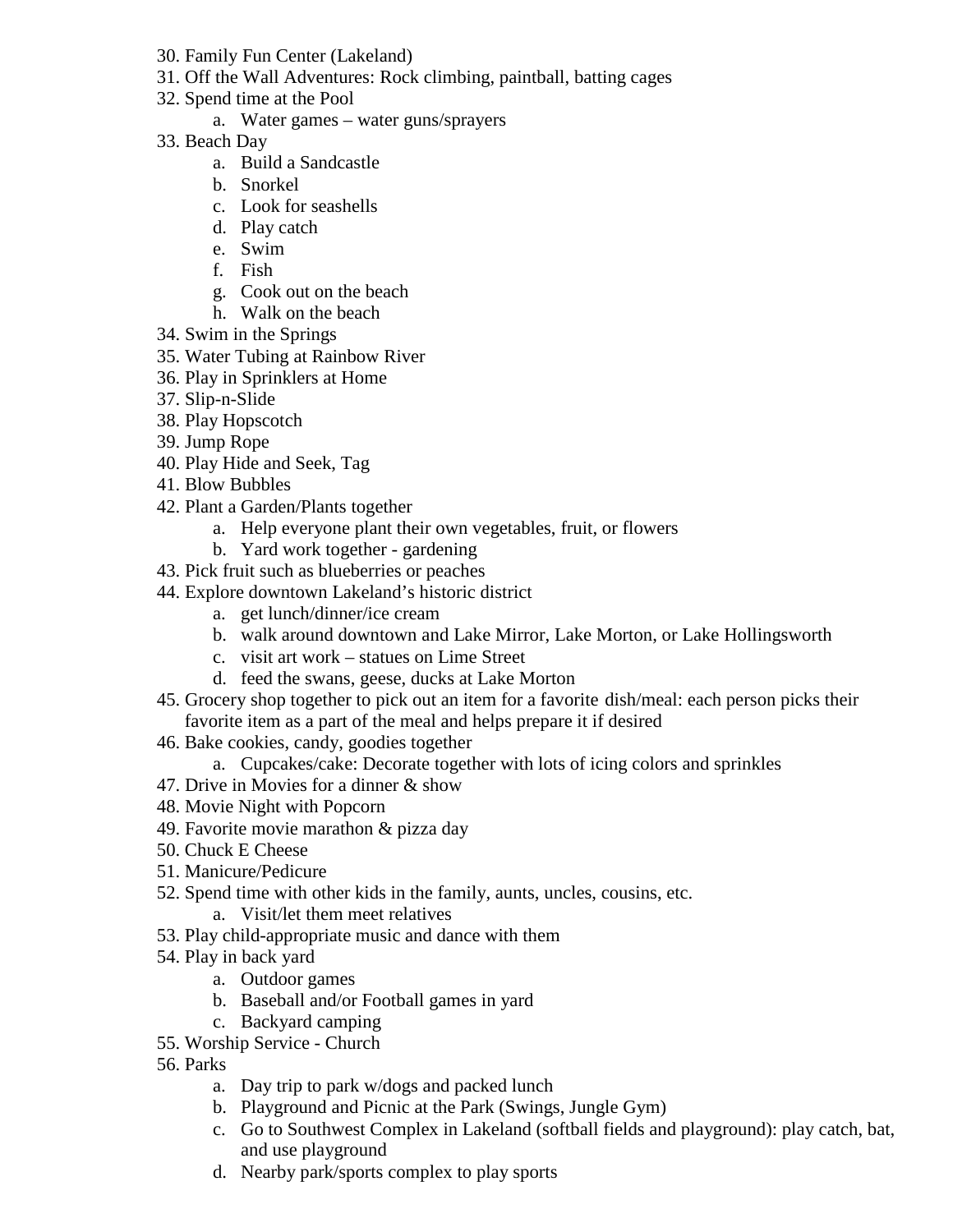- e. Common Ground Park in Lakeland
- f. Haines City Water Park
- g. Picnic at Circle Bar R Ranch
- h. Four wheelers at River Ranch
- 57. Lunch
	- a. Lunch and a Movie
	- b. Park and Picnic (Hollis Gardens, etc.)
- 58. Family Dinner
	- a. Pizza and Movie Night at Home
	- b. Family dinner & movie of child's choice
	- c. Grill out with friends (maybe they have children near the same age)
	- d. Backyard BBQ
		- $\blacksquare$  w/corn toss & football
		- $\blacksquare$  bonfire
		- s'mores
		- with/without extended family/friends
	- e. Cook out around Pool
	- f. Cook a favorite meal together
	- g. "Make your own Pizza" night then a play a game or watch a movie
	- h. Family Dinner at a Child-Friendly Restaurant and ice cream
- 59. Games:
	- a. Board Games: Uno, Checkers, Trouble, etc.
	- b. I Spy
	- c. Legos, Puzzles etc.
	- d. Electronic games suited for the whole family
		- Toy Story video game
	- e. Family Game Night
- 60. Write a Story together, create a book
- 61. Arts and Crafts:
	- a. Visit Picasso's Cup/art cafe
	- b. Pottery Painting Paint your own pottery
	- c. Visit Hobby Lobby and pick a small craft to do together
	- d. Make bird toys/crafts
	- e. Scrap Booking
	- f. Arts and Crafts together at Home
	- g. Draw Pictures or Color together to talk about their interest and favorite colors
	- h. Create with Play-doh
	- i. Make Sock Puppets
	- j. Make a Collage
	- k. Sidewalk Art/Chalk
	- l. Coloring books
- 62. Riding day at the farm
	- a. Horseback riding
	- b. Buggy rides
- 63. Day at the Rodeo
- 64. Day at Dog/Horse Show

Talk about the child's favorite part of book, movie, event, day, etc. to encourage communication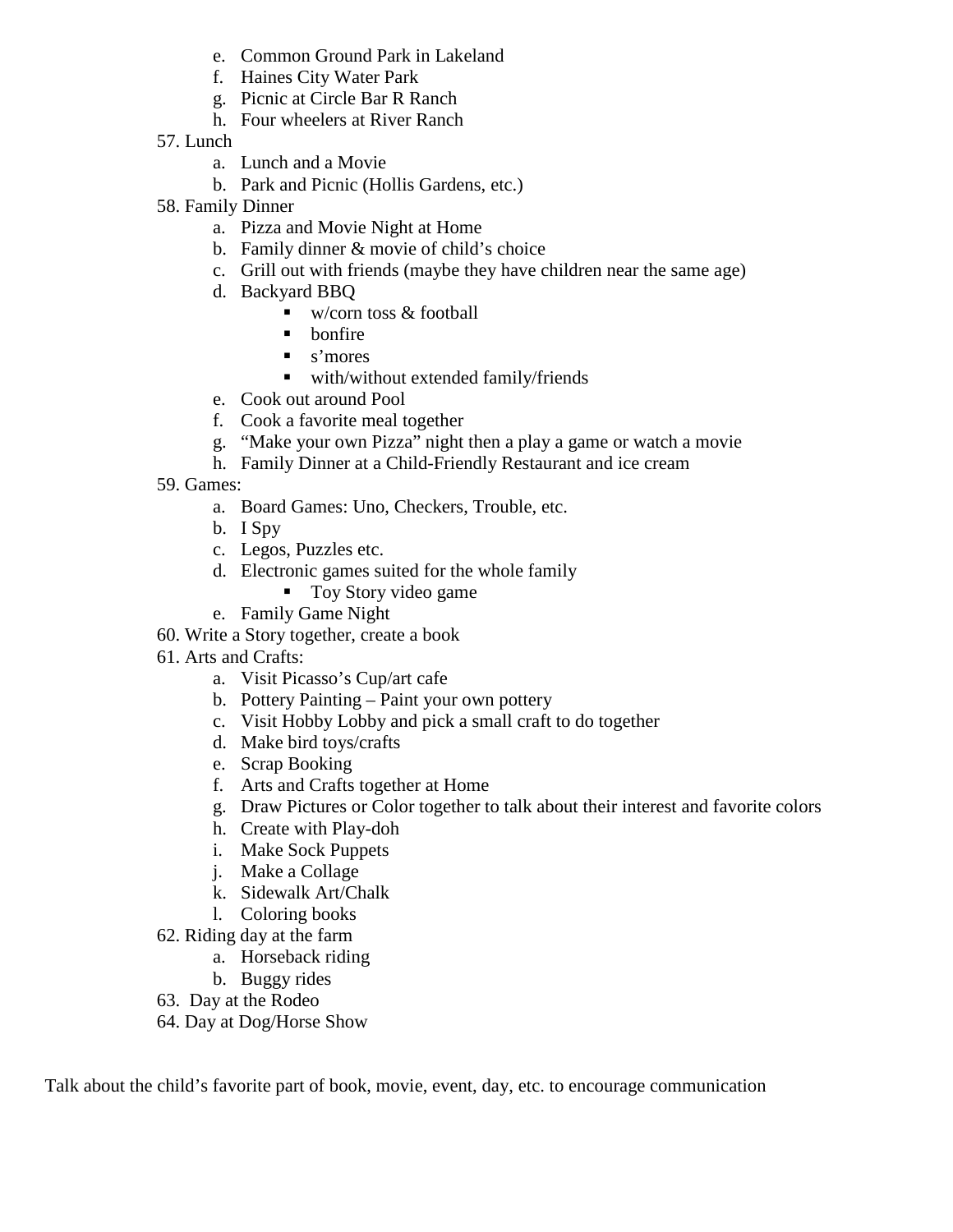## **Disclosure Form**

*\*The attached Disclosure Form is for your review only. You do not need to do anything with this form at this time. You will receive this form from the case management organization when you are matched with a child, along with all the noted information. For families who already have children in their home, you will receive this form along with all the noted information. By signing this form, you agree that you have been provided the information. If you do not feel you have received the information, please do not hesitate to discuss this with your Adoption Specialist to ensure all information and documentation is provided.*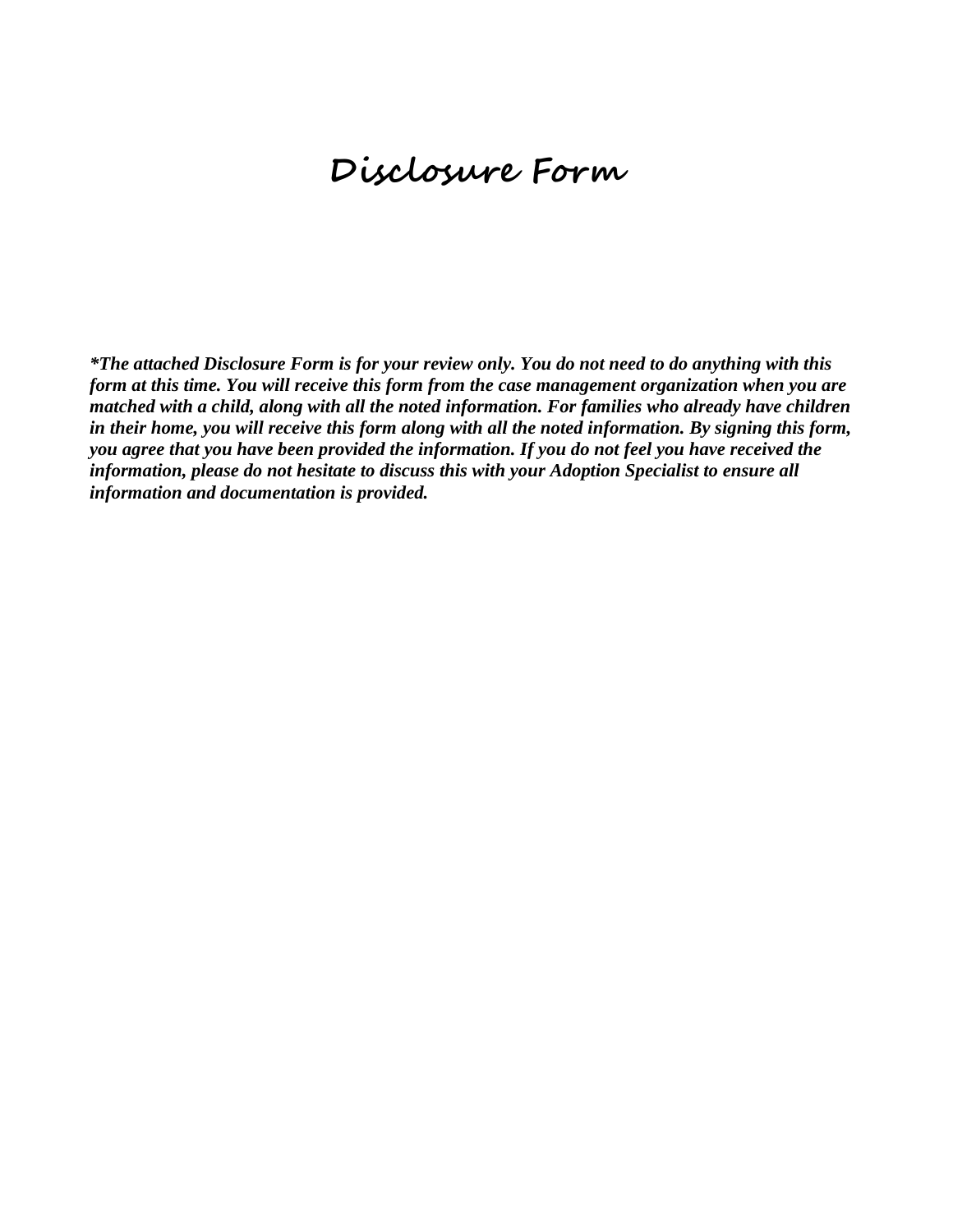

## **DISCLOSURE INFORMATION TO ADOPTIVE PARENTS**

|                                                                                                                                                                                                                                  | Date of Birth: New York 1996 |            |                   |           |
|----------------------------------------------------------------------------------------------------------------------------------------------------------------------------------------------------------------------------------|------------------------------|------------|-------------------|-----------|
| Adoptive Parent(s) Name(s): Adoptive Parent (s) Name(s):                                                                                                                                                                         |                              |            |                   |           |
| Placement through the Department of Children<br>and Families Special Needs Adoption Program.                                                                                                                                     | Date of Adoptive Placement:  |            |                   |           |
|                                                                                                                                                                                                                                  |                              | <b>YES</b> | <b>NO</b>         | <b>NA</b> |
| We/I have been informed of the reason our/my child came into foster care.                                                                                                                                                        |                              |            |                   |           |
| live with his/her birth family.                                                                                                                                                                                                  |                              |            |                   |           |
| We/I have been informed of the number of placements our/my child<br>experienced while in the care of the agency.                                                                                                                 |                              |            |                   |           |
| We/I have been offered a copy of or have had the opportunity to read our/my child's:                                                                                                                                             |                              |            |                   |           |
|                                                                                                                                                                                                                                  |                              |            |                   |           |
|                                                                                                                                                                                                                                  |                              |            |                   |           |
|                                                                                                                                                                                                                                  |                              |            |                   |           |
|                                                                                                                                                                                                                                  |                              |            |                   |           |
|                                                                                                                                                                                                                                  |                              |            |                   |           |
|                                                                                                                                                                                                                                  |                              |            |                   |           |
|                                                                                                                                                                                                                                  |                              |            |                   |           |
| We/I have been informed of all known physical or sexual abuse of our/my child. $\ldots$                                                                                                                                          |                              |            |                   |           |
| We/I have been informed of all known addictions of our/my child's birth parents. $\ldots$                                                                                                                                        |                              |            | $\mathbf{L}$      |           |
|                                                                                                                                                                                                                                  |                              |            |                   |           |
|                                                                                                                                                                                                                                  |                              |            | $\vert \ \ \vert$ |           |
| We/I have been given a copy of the non-identifying background information $\ldots$<br>of our/my child, including the birth mother's medical records documenting<br>her prenatal care and the birth and delivery of our/my child. |                              |            |                   |           |
| We/I have been informed of all unusual incidents or traumas that occurred<br>to our/my child while in care of the agency.                                                                                                        |                              |            |                   |           |
| We/I have been informed of the availability of Adoption Assistance for our/my child.                                                                                                                                             |                              |            |                   |           |
|                                                                                                                                                                                                                                  |                              |            |                   |           |
| We/I understand that there may have been events or traumas that occurred<br>to our/my child of which the agency has no knowledge.                                                                                                |                              |            |                   |           |
| child's background of which the agency has no knowledge.                                                                                                                                                                         |                              |            |                   |           |
|                                                                                                                                                                                                                                  |                              |            |                   |           |
| We/I will keep the Department or Community Based Care Agency informed of<br>changes in our/my address in order that they may notify us/me if additional<br>information comes to their attention regarding our/my child.          |                              |            |                   |           |